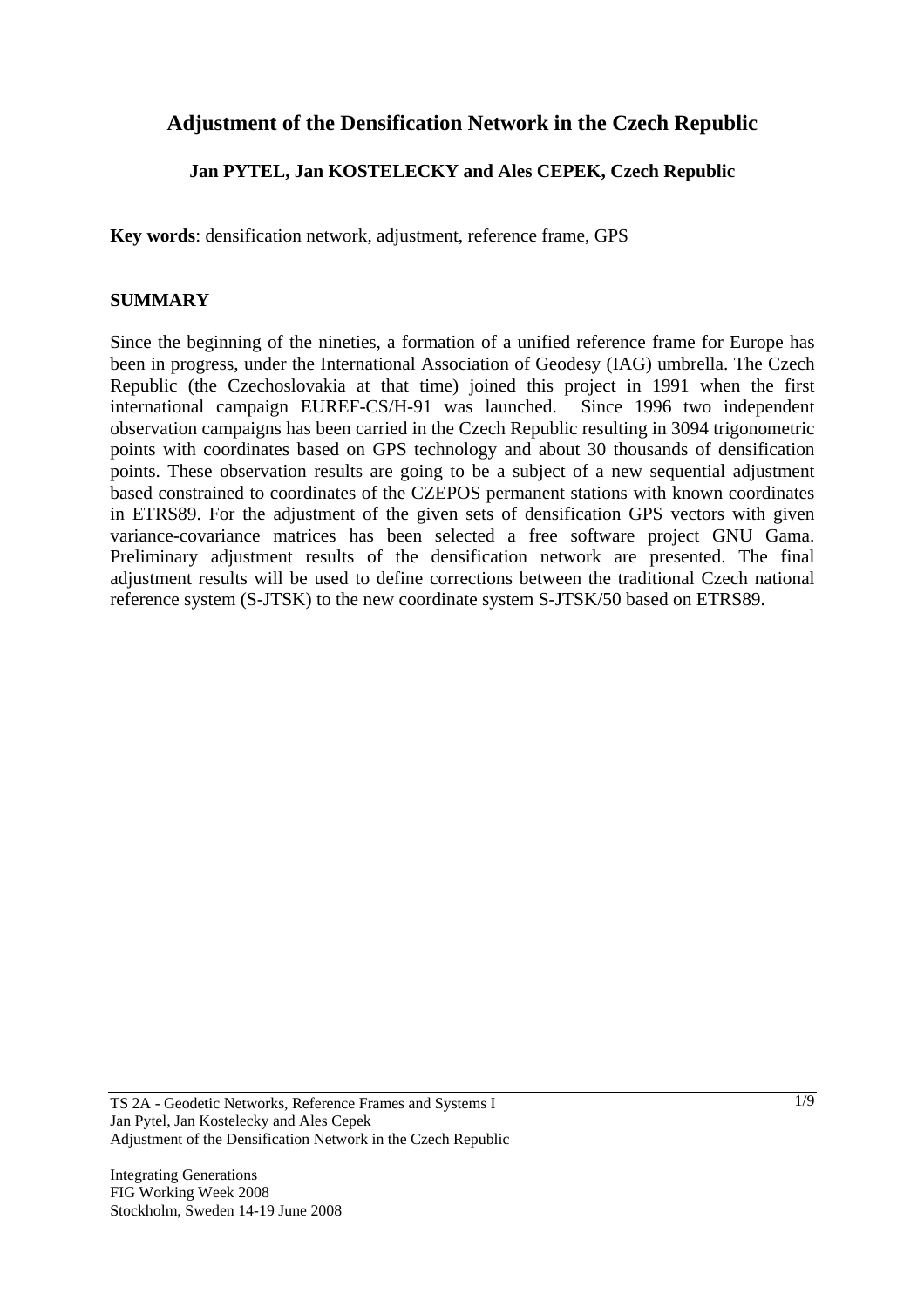# **Adjustment of the Densification Network in the Czech Republic**

**Jan PYTEL, Jan KOSTELECKY and Ales CEPEK, Czech Republic** 

## **1. Towards S-JTSK/05**

The Czech Cadastral System S-JTSK, based on Krovak oblique conic conformal projection, was designed for prewar Czechoslovakia and in the Czech Republic it has been maintained and is in successful use until today. With the introduction of a multipurpose positioning system for the Czech Republic, CZEPOS, there is a strong need for updating the traditional S-JTSK coordinate system to satisfy the present state of art in surveying, namely to speed up and economize precise geodetic measurements.



Fig. 1. CZEPOS - an active network of permanent GNSS stations in the Czech Republic

A new coordinate system, denoted as S-JTSK/05, is being developed to integrate the new coordinate system with observations in the ETRS89, based on exact mathematical transformation formula. Coordinate differences between new system S-JTSK/05 and the old S-JTSK are going to be just in few centimeters and thus acceptable for majority of practical observations, like cadastral boundaries, GIS applications etc. These corrections between both systems will be tabulated in fixed step tables and transformation from the old system to the new one will be nothing more than a cubic interpolation. The S-JTSK/05 coordinate system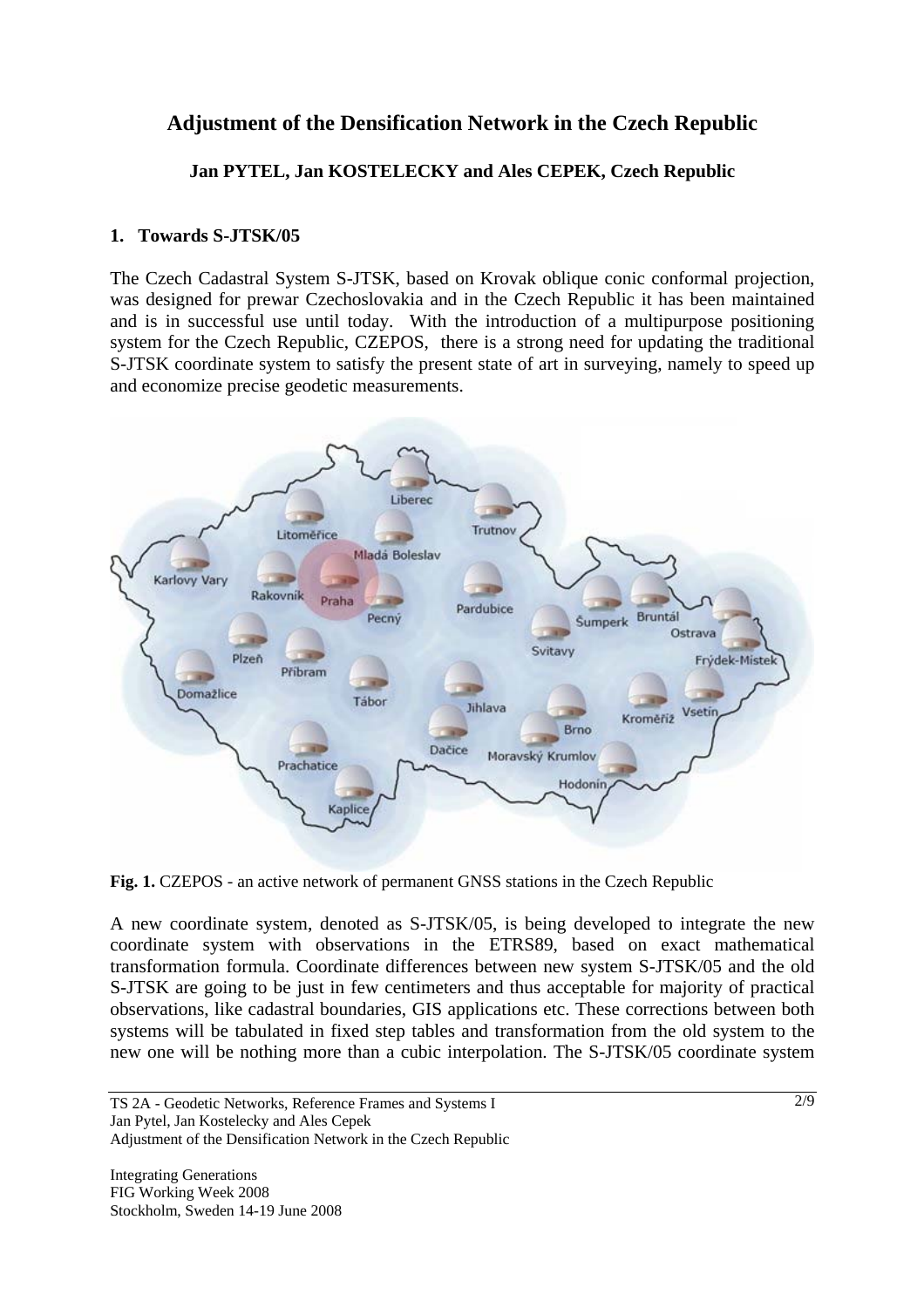should than replace the old one for all new surveying and cadastral measurements and spatial geoinformation applications.

Since early nineties, a formation of a unified reference frame for Europe has been in progress, under the International Association of Geodesy (IAG) umbrella based on techniques of spatial geodesy. The Czech Republic (the Czechoslovakia at that time) joined this project in 1991 when the first international campaign EUREF-CS/H-91 was launched and first 6 points were observed in the ETRS89 coordinate system with GPS technology. Also it was decided at that time, that on the territory of CZ and SK these techniques will be used to build improved geodetic control, fully integrated with the European reference frame.

Since 1996 two independent observation campaigns have been carried in the Czech Republic: *selective maintenance* with 3094 trigonometric points with new GPS observed coordinates and *densification campaign* in which regional cadastral offices carried out GPS measurements of about 30 thousand of densification trigonometric points. Thus for all of these trigonometric points we know both ETRS89 coordinates and the S-JTSK coordinates. These densification observation, GPS vectors, are going to be the subject of a new sequential adjustment constrained to coordinates of the CZEPOS permanent stations and other stations with known coordinates in ETRS89 (the national reference frame DOPNUL). This adjustment of the densification network will be used to define corrections between the traditional Czech national reference system (S-JTSK) and the new coordinate system S-JTSK/50 based on ETRS89.

For the adjustment of the given sets of GPS vectors with known variance-covariance matrices has been selected free software GNU Gama. Network adjustment of GPS vector is defined as a mathematical model of adjustment on ellipsoid, numerical solution of the sparse matrix of normal equations is implemented using a simple *envelope* memory model.

# **2. GNU Gama**

GNU Gama is a software project for adjustment of geodetic networks, that has been presented to the FIG community on several occasions, so we need not to go into details introducing it. The project is released under GNU GPL license and it was designed to be a tool to demonstrate some alternative numerical methods of adjustment of geodetic observations, that minimize weighted sum of residuals without a need of explicit build of normal equations (Gama can operate directly on the linearized *project equations*) and as a tool that could be used for independent check of the adjustment results from other software tools used in practical surveying.

The academic project GNU Gama has claimed not to be another *black box* tool, but to be an open source software (free software to be precise) that might be used by our students to study implementation of numerical methods used in the project. The project is written in C++ language and we also use it to show students practical usage of object oriented programming and in several courses dealing with practical adjustment of observations. In 2001, Gama was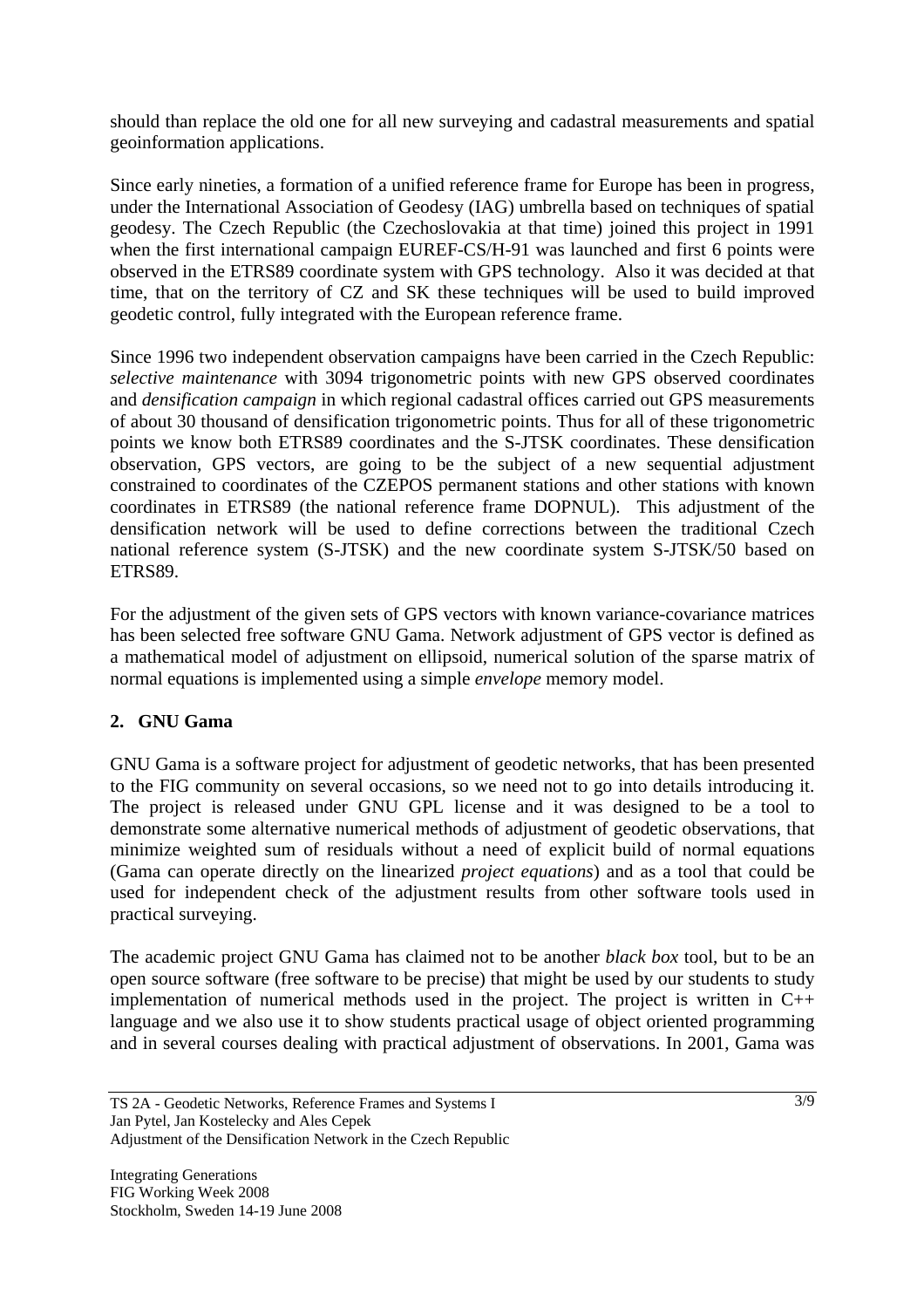dubbed the GNU software, after fulfilling relatively strict formal demands needed for a project to be included into the GNU project.

Least squares adjustment in Gama has been formulated to enable processing of correlated observations, i.e. observations with generally non-diagonal (banded or full) covariance matrix. Observations are organized into groups (*clusters*) with common banded symmetric covariance matrix. This way, both correlated and uncorrelated observations can be handled easily.



**Fig. 2**. A sample graph of solution time in seconds for dense and sparse algorithms and number of unknown parameters.

Observation objects are created dynamically and organized into lists, rooted in their corresponding clusters, the list of all clusters represents the main observation container. Observation objects are designed to be maximally general, they are derived from a template virtual observation class with only two attributes (a pointer to its cluster and its index in the cluster observation list) and two abstract methods (observation dimension and *accept* method one parameter, a pointer to *ObservationVisitor,* needed to implement *acyclic observation visitor pattern*). Observation dimension defines how many project equations are derived during linearization.

For the adjustment of densification network (of GPS vectors) we use a program gama-g3 for adjustment of 3D networks with both input and output data in XML format. Apart from least squares adjustment in dense matrices (algorithms based on SVD, GSO and Cholesky decomposition) gama-g3 also implements Cholesky decomposition of the sparse matrix of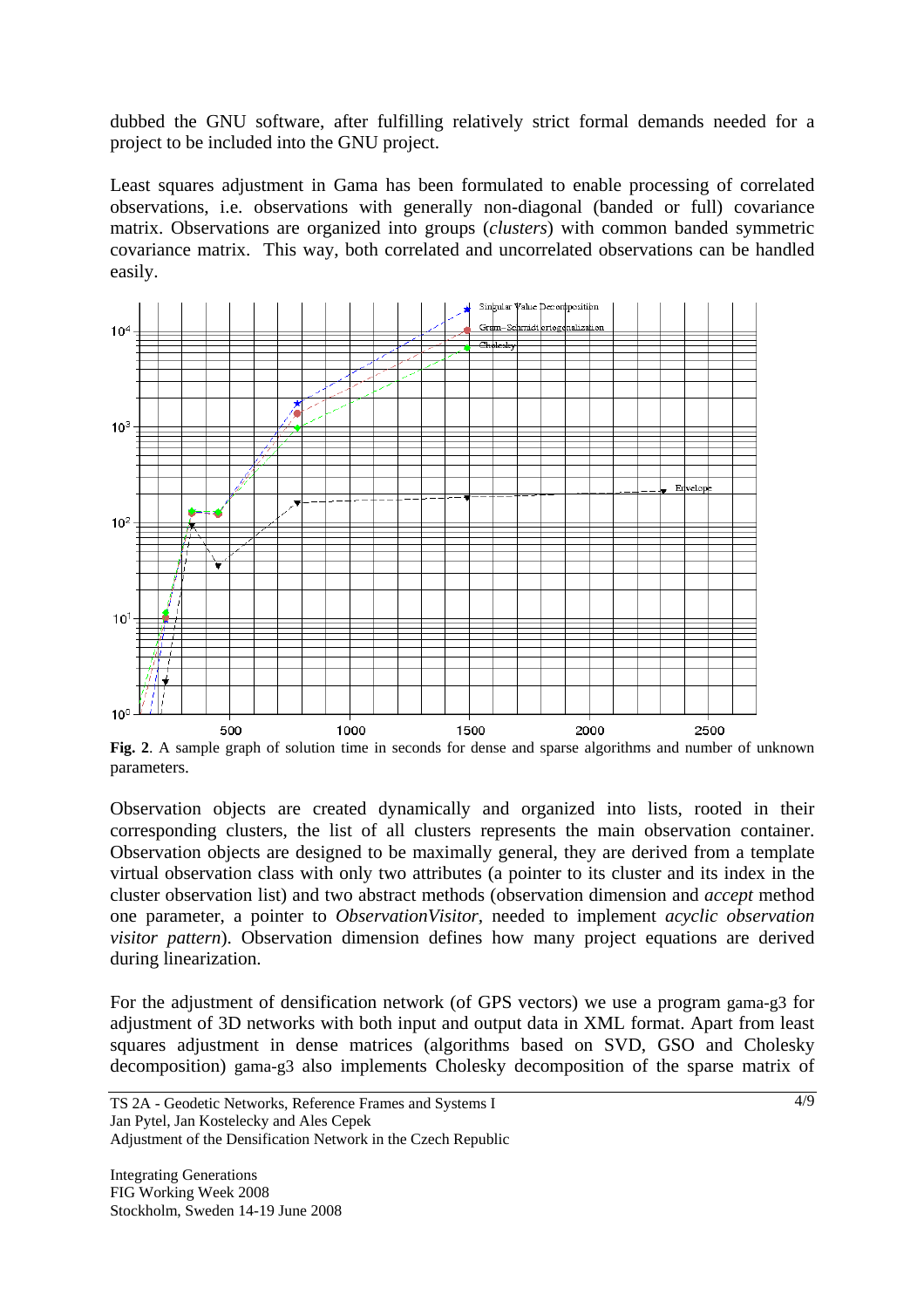normal equations using a simple scheme of minimizing the size of decomposed matrix *envelope* (minimizing local bandwidth of individual rows/columns).

Technically, there is not much interesting to say about the sparse adjustment solution implemented in gama-g3, we would only like to mention here that the program can also solve so called *free networks,* i.e. networks without fixed points regularized, by declaring selected points to be constrained, free networks never distort observations as is the case of networks with fixed points (solution time is about five times slower for free networks because of the more complicated way of computing selected elements of full covariance matrix of adjusted unknown parameters).

## **3. Preliminary Testing Solutions**

Results of the first adjustment, as shown at figure 3, were far from being optimistic.



**Fig. 3.** Adjustment result distorted by erroneous station coordinates.

Fortunately, soon it proved that the problem stemmed from blunders in the input data, as we used outdated station coordinates of the national reference frame DOPNUL (some point monuments were moved).

For checking adjusted station coordinates we used an older result of adjustment of the DOPNUL stations (by M. Skala, software GPSurvey 2.35 and TRIMNET Plus 92.11c and height transformation by WGJT2ZU).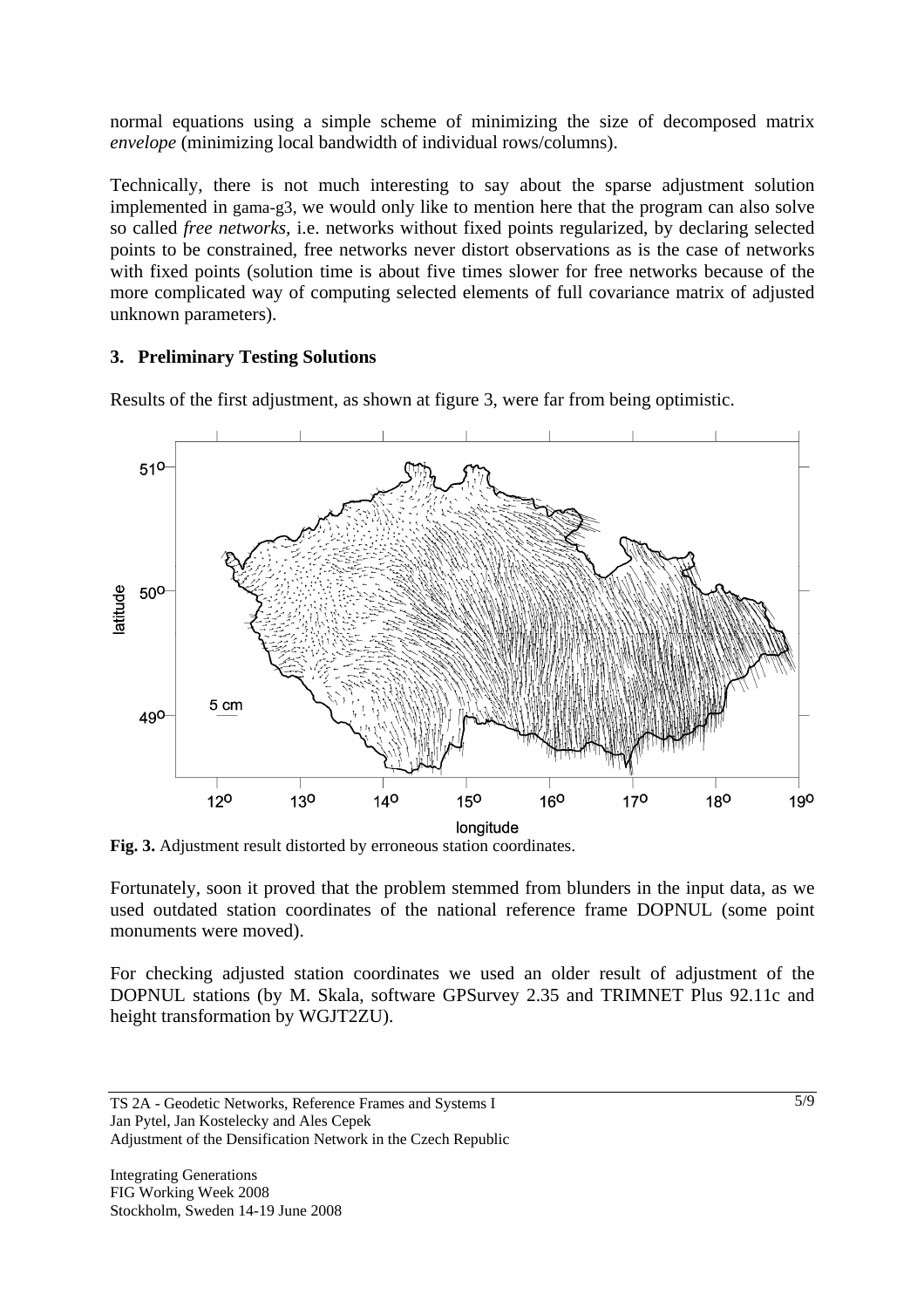

**Fig. 4.** Positional differences of coordinates of stations in the projection plane



**Fig. 5.** Standard error ellipses of adjusted coordinates in the projection plane

TS 2A - Geodetic Networks, Reference Frames and Systems I Jan Pytel, Jan Kostelecky and Ales Cepek Adjustment of the Densification Network in the Czech Republic

Integrating Generations FIG Working Week 2008 Stockholm, Sweden 14-19 June 2008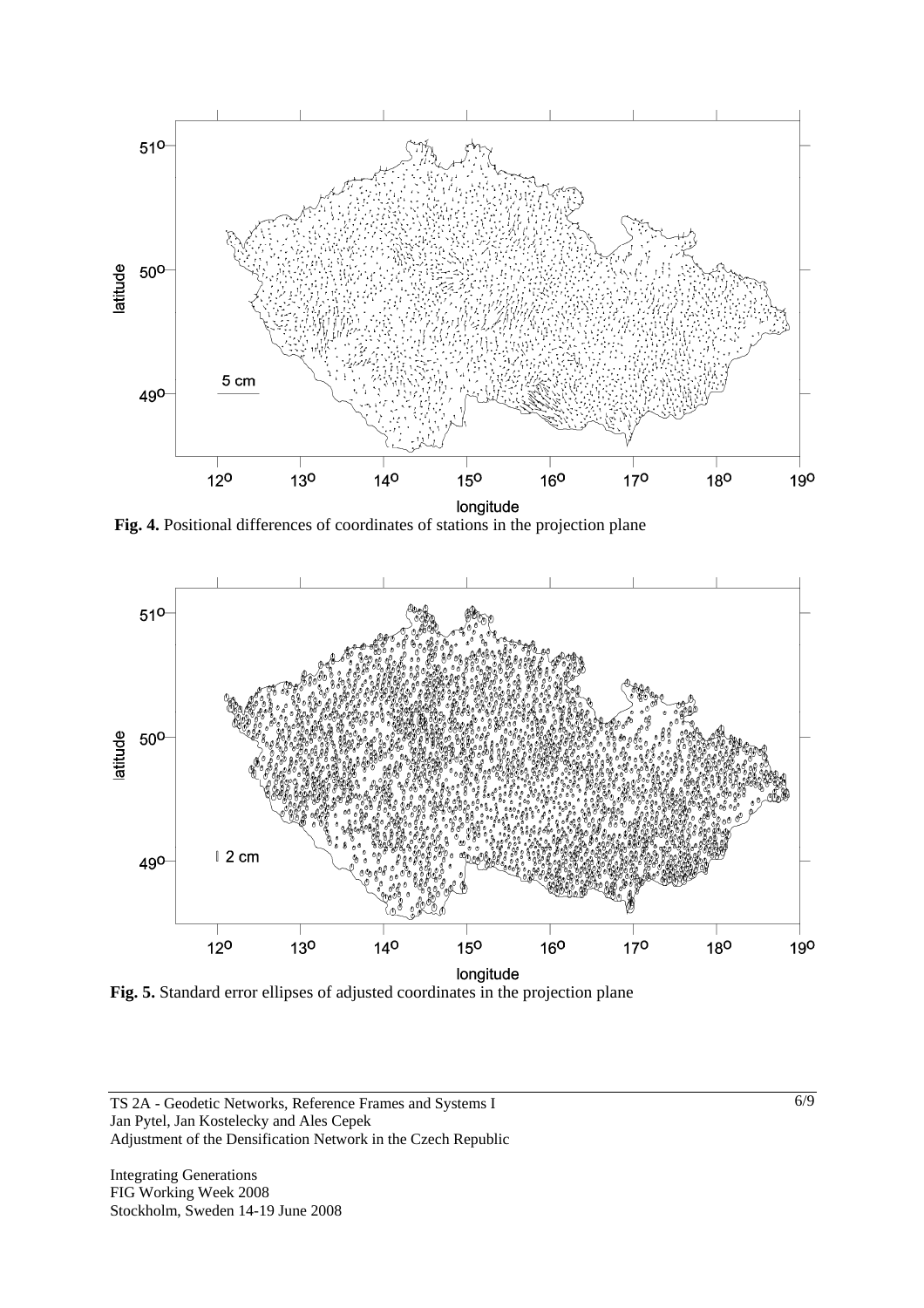Basic parameters of our solution are

| Unknown parameters | 8,775  |
|--------------------|--------|
| Project equations  | 28,626 |

with user solution time about 32 seconds. Coordinate corrections in directions NEU were in millimeters, as in the example following (error ellipses typically oriented in the North-South direction)

 $\text{} \text{}< id> 06050250 \text{ *} id>*$  $\langle n\text{-free}\rangle$   $\langle \text{dn}\rangle$  6.692  $\langle \text{dn}\rangle$   $\langle \text{ind}\rangle$  1 $\langle \text{ind}\rangle$  $\langle$ e-free $\rangle$  $\langle$ de $>$ -0.369 $\langle$ de $>$  $\langle$ ind $>$ 2 $\langle$ /ind $>$  $\langle u\text{-free}\rangle$   $\langle du\rangle$  -4.067  $\langle du\rangle$   $\langle ind\rangle$  3 $\langle ind\rangle$ 

Height differences in the first preliminary adjustment of the DOPNUL station coordinates are mostly below two centimeters. Some anomalies in the adjusted shifts, clearly visible from fig. 4, and some outlying coordinate corrections indicate that there are still some errors in input data.

Data observation and clean-up is going to be the most difficult task we are facing this year. Namely we have to adjust vectors observed by regional cadastre offices for about 30 thousand densification network trigonometric points that will be used to determine the areal differences between old system S-JTSK and new updated system S-JTSK/05.

The research project of the new update coordinate system S-JTSK/05 for the Czech Republic is to be finished next year. We plan a workshop to present the final report in 2009. We would like to take this opportunity to invite in advance all FIG colleagues, who are interested, to our workshop.

#### **REFERENCES**

CZEPOS: <http://czepos.cuzk.cz/>(in Czech)

GNU Gama: http://www.gnu.org/software/gama

- Kostelecky, J**.** *et al.*: Geodetic Reference Frames in the Czech Republic 2002-2003 (Progress Report), Symposium of the IAG Subcommission for Europe (EUREF), Toledo, Spain, 4 - 7 June, 2003
- Kostelecký J. and Pytel J.: Modern Geodetic Control in the Czech Republic based on the Densification of EUREF Network. In The Olympic Sirit in Surveying (FIG Working Week). International Federation of Surveyors, May 22 - 27, Athens, Greece 2004.Pasek, O., Reznicek, J, and Kostelecky Jakub: CZEPOS – a Multipurpose Positioning System for the Czech Republic, European Meeting of the International Information Sub-Committee of the Civil GPS servise Interface Committee, Czech Technical University in Prague, March 14-15, 2005.
- Pytel, J.: NOP, Geoinformatics FCE, Czech Technical University in Prague, Vol. 2, 2006, [ISSN](http://en.wikipedia.org/wiki/International_Standard_Serial_Number) [1802-2669](http://dispatch.opac.ddb.de/DB=1.1/LNG=EN/CMD?ACT=SRCHA&IKT=8&TRM=1802-2669)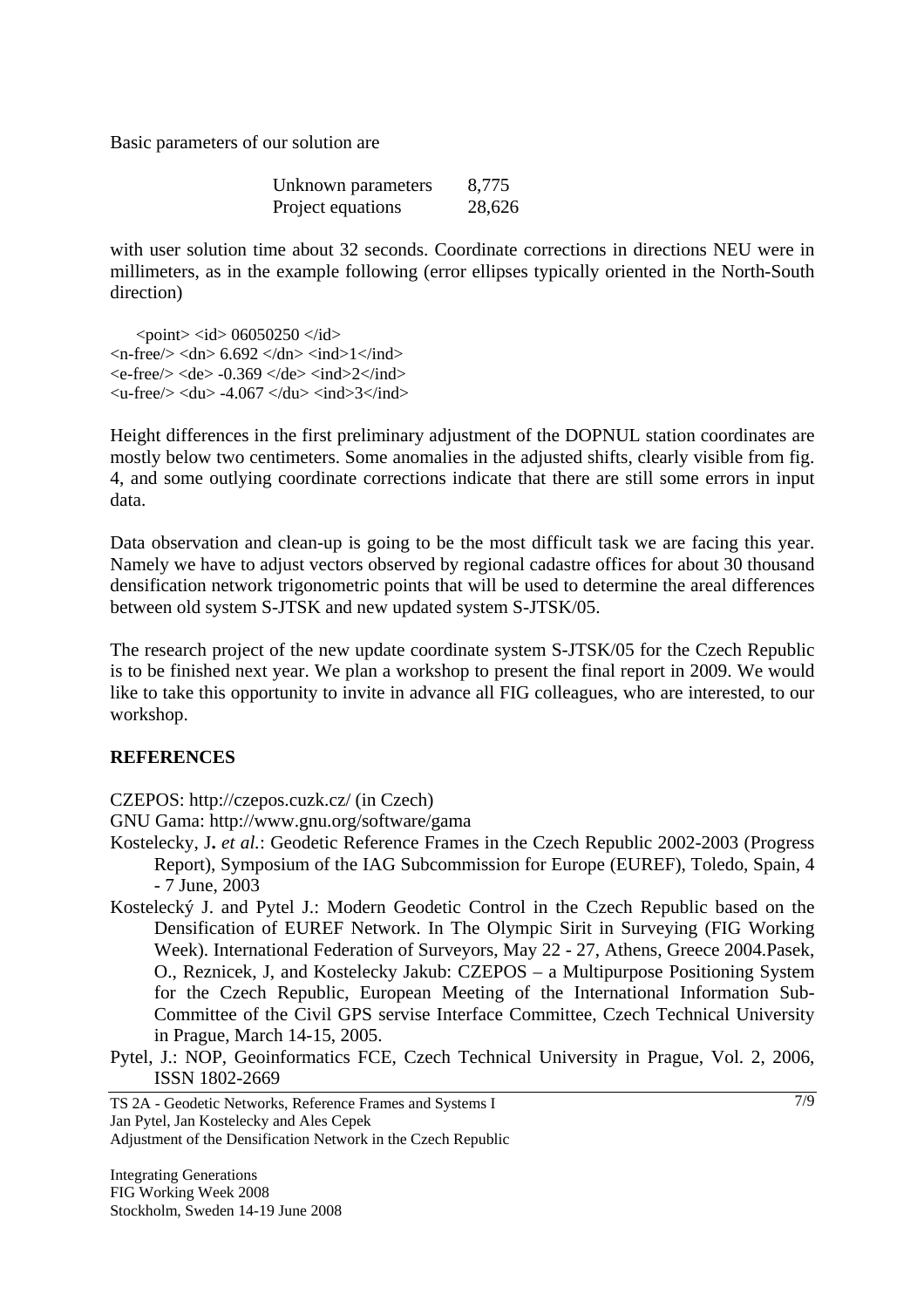#### **BIOGRAPHICAL NOTES**

**Jan Pytel** is a PhD student of Ales Cepek. His research is focussed on geodetic observations and data processing, databases and web services. Jan Pytel published several papers and intensively works in the field of Free Software development.

**Jan Kostelecky** is professor of geodesy from 1997, working at the Department of Advanced geodesy, Faculty of Civil Engineering,Czech Technical University in Prague. Since 1970 research worker at Research Institute of Geodesy, Topography and Cartography, Zdiby, at present vice director of the Institute. He is working in geodetical astronomy, space geodesy, geodynamics and geodetic control. Author of more then 150 scientific papers, co-author of the two Space Geodesy monographies.

**Ales Cepek** is a professor of geodesy from 2003, working at the Department of Mapping and Cartography, Faculty of Civil Engineering, Czech Technical University, Prague, Czech Republic (since 1992). Started his professional career at the Research Institute of Geodesy, Topography and Cartography (VUGTK), Zdiby (from 1980 to 1991) where worked on research projects, programming, analysis and implementation of data structures for cadastral programs, co-author of programs for adjustment and analysis of geodetic networks; later at geodetic observatory observations with circumzenithal (astrolab), project for estimation of parameters of local quasigeoid. At present conducting research in the field of adjustment and object-oriented processing of geodetic data.

### **CONTACTS**

Jan Pytel Dept. of Mapping and Cartography, Fac. of Civil Eng., Czech TU Prague Thakurova 7, 166 29 Prague CZECH REPUBLIC Tel. + 420 2 2435 4647 Fax + 420 2 2435 5419 Email: pytel@fsv.cvut.cz Web site: http://gama.fsv.cvut.cz/~pytel

Jan Kostelecky Department of Advanced Geodesy, Faculty of Civil Engineering, Czech TU Prague Thakurova 7, 166 29 Praha CZECH REPUBLIC Tel. + 420 2 2435 4797 Fax + 420 2 2435 4343 Email: kost@fsv.cvut.cz

TS 2A - Geodetic Networks, Reference Frames and Systems I Jan Pytel, Jan Kostelecky and Ales Cepek Adjustment of the Densification Network in the Czech Republic

Integrating Generations FIG Working Week 2008 Stockholm, Sweden 14-19 June 2008